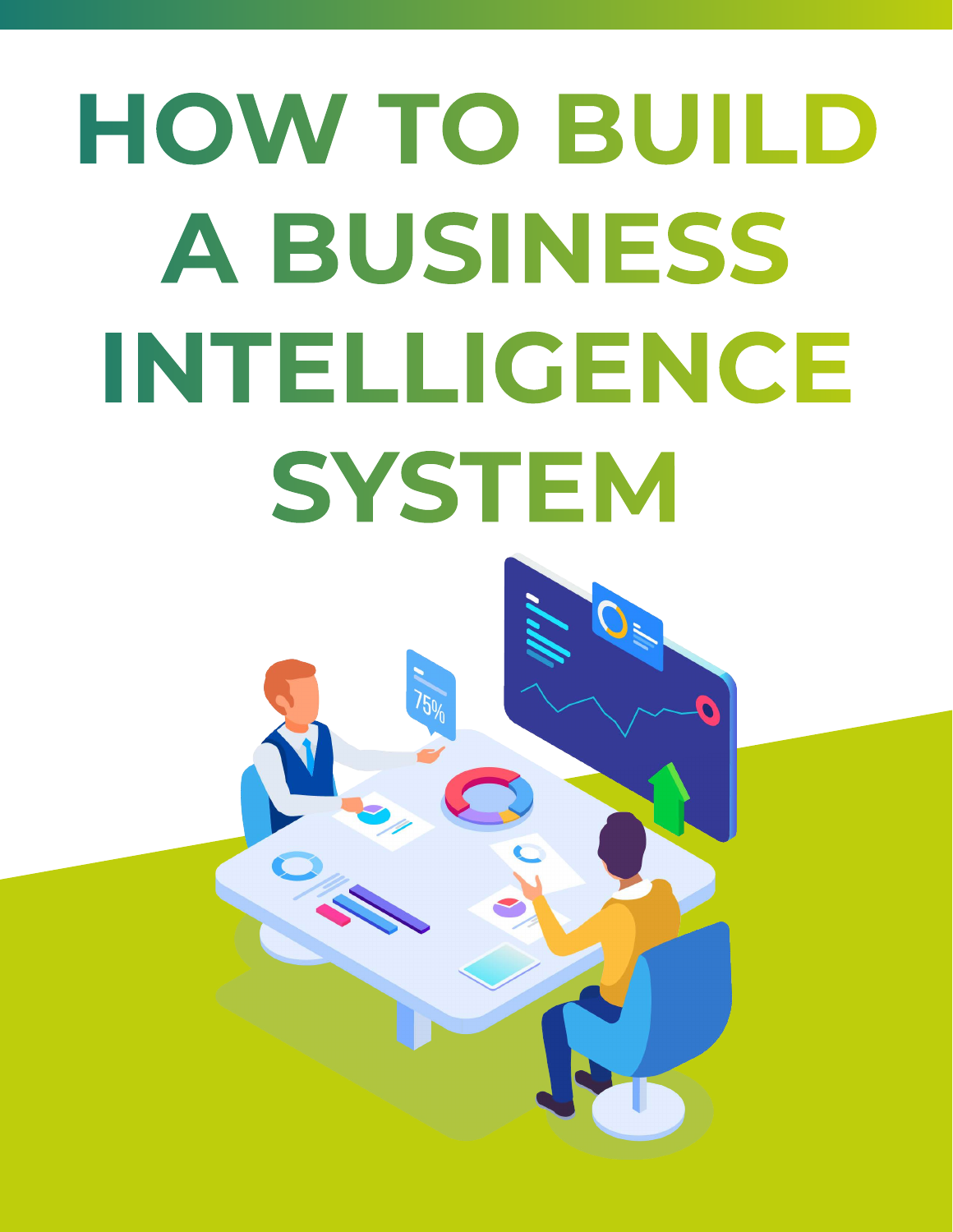#### **How to Build a Business Intelligence System**

Business intelligence systems come in all shapes and sizes, but, at their core, they all have the same basic components which perform distinct functions within the system as a whole.

These components are:

- ▶ Data integration
- ETL/ELT
- ▶ Tracking
- ▶ Data warehouse (with or without a data lake)
- Data modeling (machine learning, data science, forecasting)
- Reporting and data visualizations

A basic business intelligence system can look something like the diagram below:

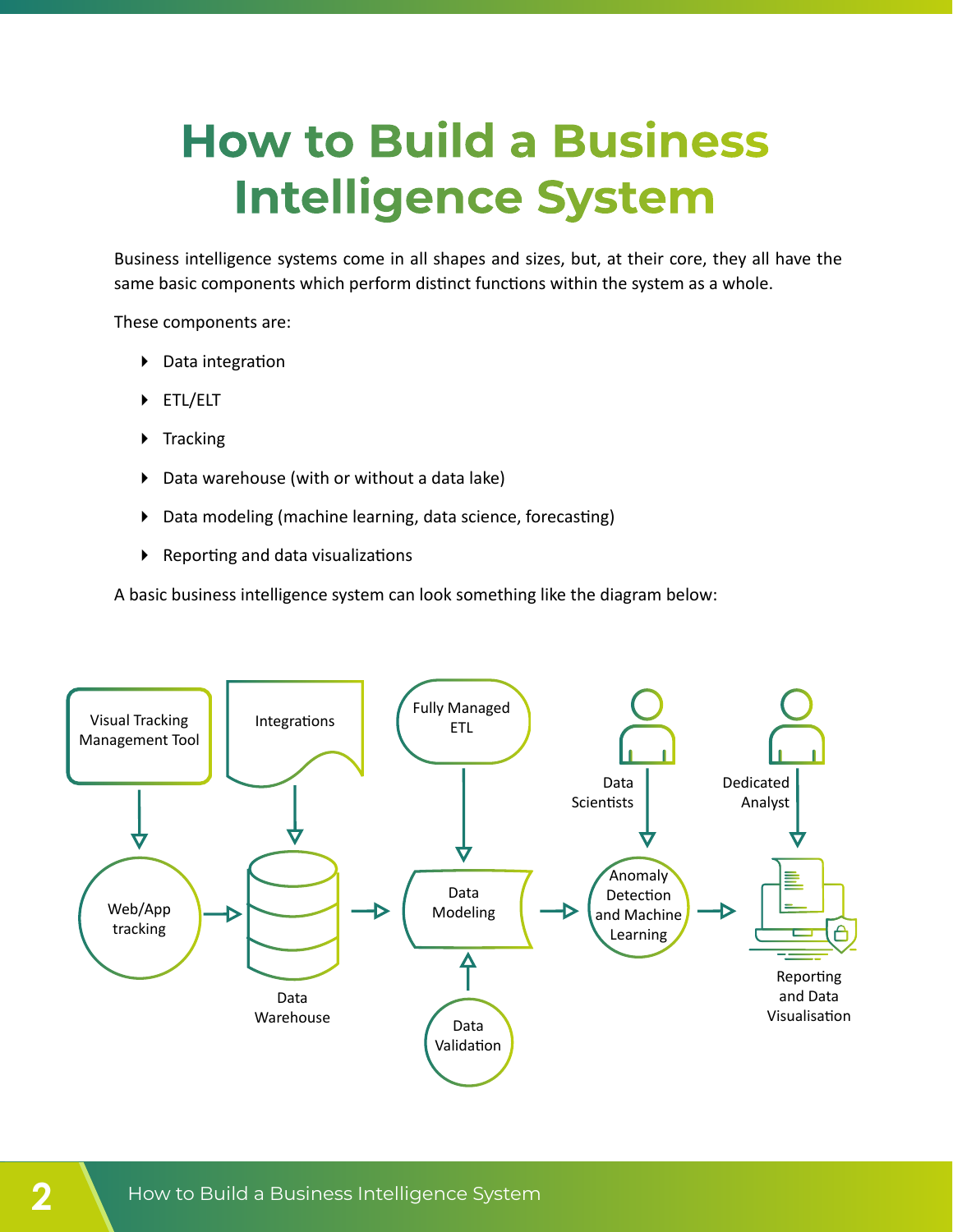However, it can have a more sophisticated design, with data validation, disaster recovery, as well as logging added into the BI system. The chart below illustrates a more desirable design that will scale with the business without the need to change the major components as the company grows.

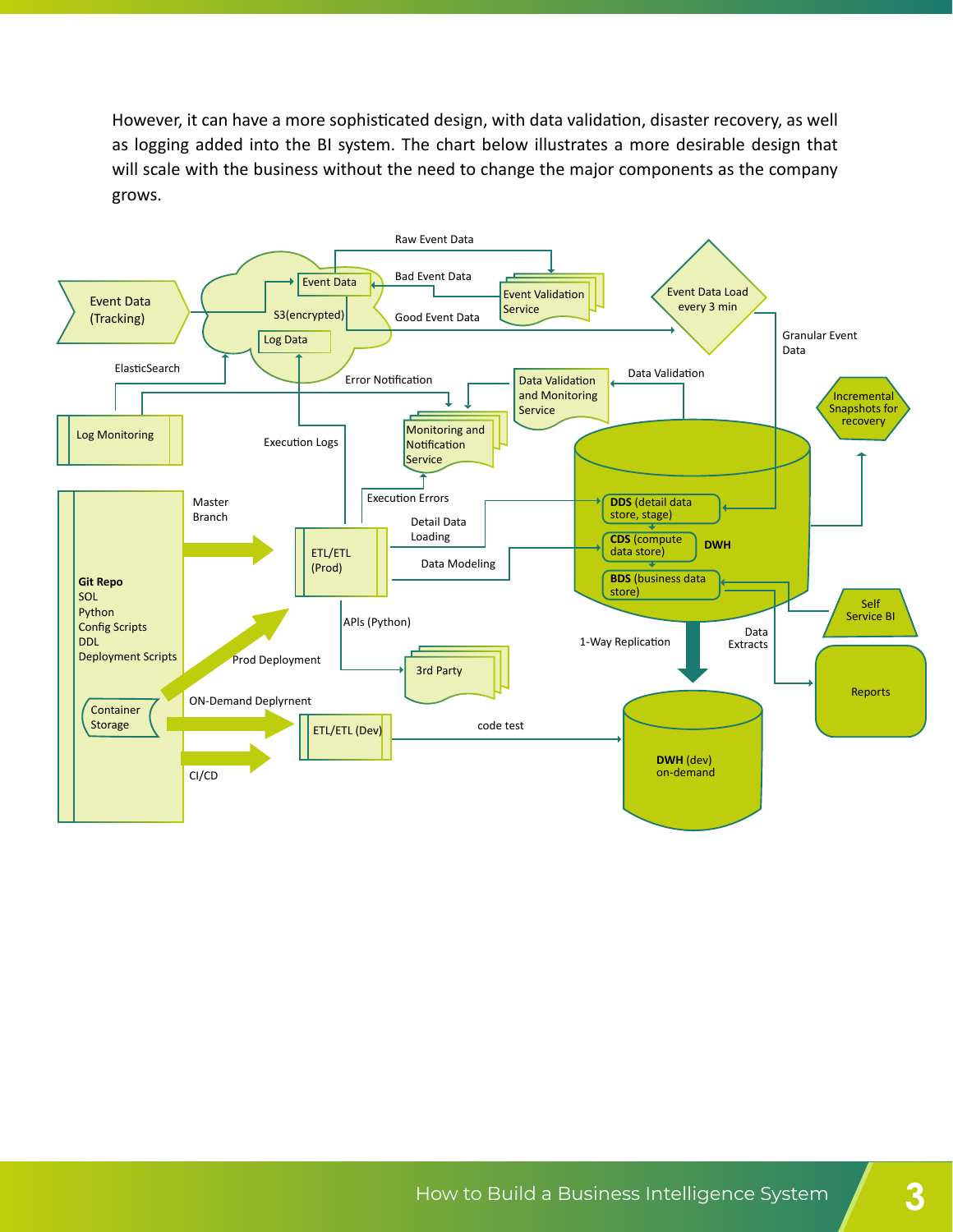### **Data Integration**

Data integration refers to the need for a business to connect to or extract data from the outside sources. This is usually done with the advertising data from the platforms like Google and Facebook. However, as the business grows, it strives to integrate all the data that may have analytical value, even HR data from HR platforms used by the business. The process of integration refers to the need of the business to extract data from external systems and bring that data into the business intelligence system. This is often done incrementally, where the integration process will extract the data from the external provider, usually data covering the last 24 hours, bring that data into the data warehouse, and merge that data into historical data from the same provider already stored in the data warehouse.

## **ETL/ELT**

The ETL/ELT process defines all processes, including the API calls that are made to external data stores, like Facebook and Google.

- ETL stands for extract, transform, load.
- ELT stands for extract, load, transform.

ETL is part of a more classical BI system, which has its beginnings in the early 2000s, where transformation of the data was done while the data was being moved between many systems. Over time, as the data sizes grew, transforming the data on the fly meant that mechanisms that were responsible for data transfer needed to have stronger computational resources to process large amounts of data. This was not scalable, and many companies switched to the ELT approach, where the transformation of the data was done inside the data warehouse or data lake after the data was loaded, because both of these systems were designed for manipulating large amounts of data.

There is a proliferation of ETL/ELT tools available. Some of the more popular are:

- ▶ Talend
- Pentaho
- Airflow
- ▶ Matillion
- ▶ AWS Glue (Amazon Web Services)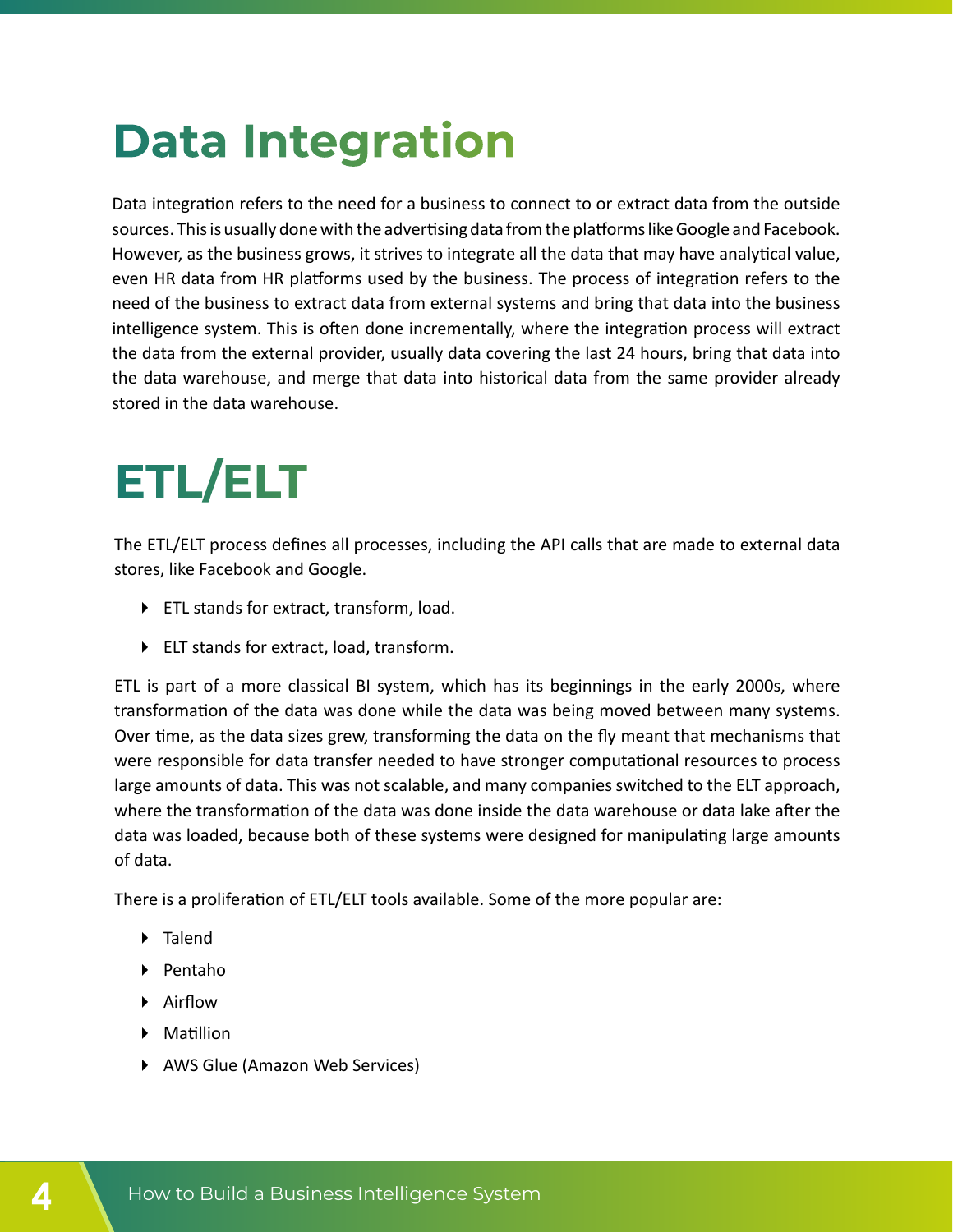# **Tracking**

Gathering of data, often referred to as "tracking" has become a key element of a healthy BI system because it enables a company to better understand how visitors and registered users interact with the company's products or services on their website or inside their app. Many businesses try to save money by implementing rudimentary tracking themselves. This strategy always backfires as the business scales above 50 employees and the data needs grow. Tracking, done well, is such a complicated and resource-consuming process that it is best to outsource it to an external provider, who has a team of experts dedicated to doing tracking well. There are many tracking technology companies that provide a multitude of options in all price ranges, such as:

- ▶ Snowplow
- Google Analytics
- Amplitude (Product Analytics Tool)
- $\blacktriangleright$  Kissmetrics
- Mixpanel
- $\blacktriangleright$  Heap

One key feature that the business should always consider, when choosing a tracking solution, is whether it would like to have access to the detailed event data. This important difference will depend on whether the organization chooses to prioritize the immediate, self-serve product use cases, or is more concerned with building a robust, long-term data capability, of which product analytics is one (of many) use cases. If the latter is the case, then the organization should insist on having access and keeping their detailed tracking data as a strategic capability.

#### **Exercise:**

*Calculate the cost of building an in-house tracking solution, not including the time and opportunity cost. For a bare minimum solution (i.e., SQL knowledge required and analysts available to use the system!) this is an estimate on costs to consider:* 

- *Senior engineers (\$100-\$200k annual salary, depending on region)*
- *Project manager (\$60-80k annual salary)*
- *Platform cost estimate for 100M events per month:* 
	- *Data visualization tool (e.g., Periscope) +\$100k annually*
	- *Data collector (e.g., mParticle) +\$100k annually*
	- *SQL data storage (e.g., Amazon Redshift) +\$20k annually*
	- *Minimum cost (monetary only): \$500.000*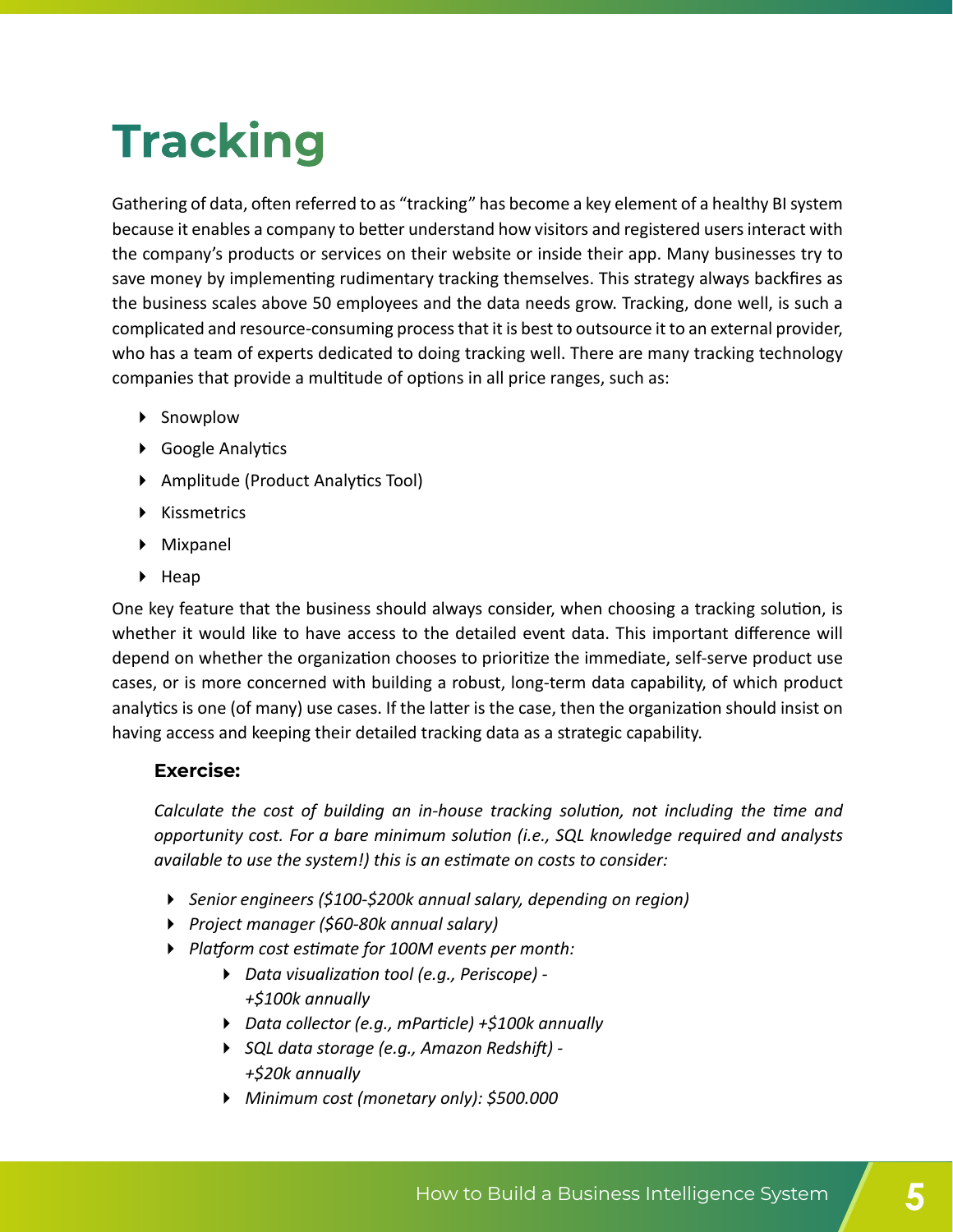#### **Data Warehouse**  (with or without Data Lake)

A data warehouse is a repository for structured data that is used by the business and data analysts to store and analyze data. It is considered to be a core component of the business intelligence system and serves as a central repository of integrated data from one or more disparate sources.

A data lake is a centralized repository that enables the organization to store all of its structured and unstructured data at any scale. The data stored in the data lake is usually as-is data, without having any unifying structure to it. Data lakes enable companies to run different types of analytics on the as-is data – from dashboards and visualizations to big-data processing, real-time analytics, and machine learning to guide better decisions. However, it is not as smooth to analyze the data across disparate sources in a data lake as it is in a data warehouse. This is why most organizations decide to have both, a data lake and a data warehouse.

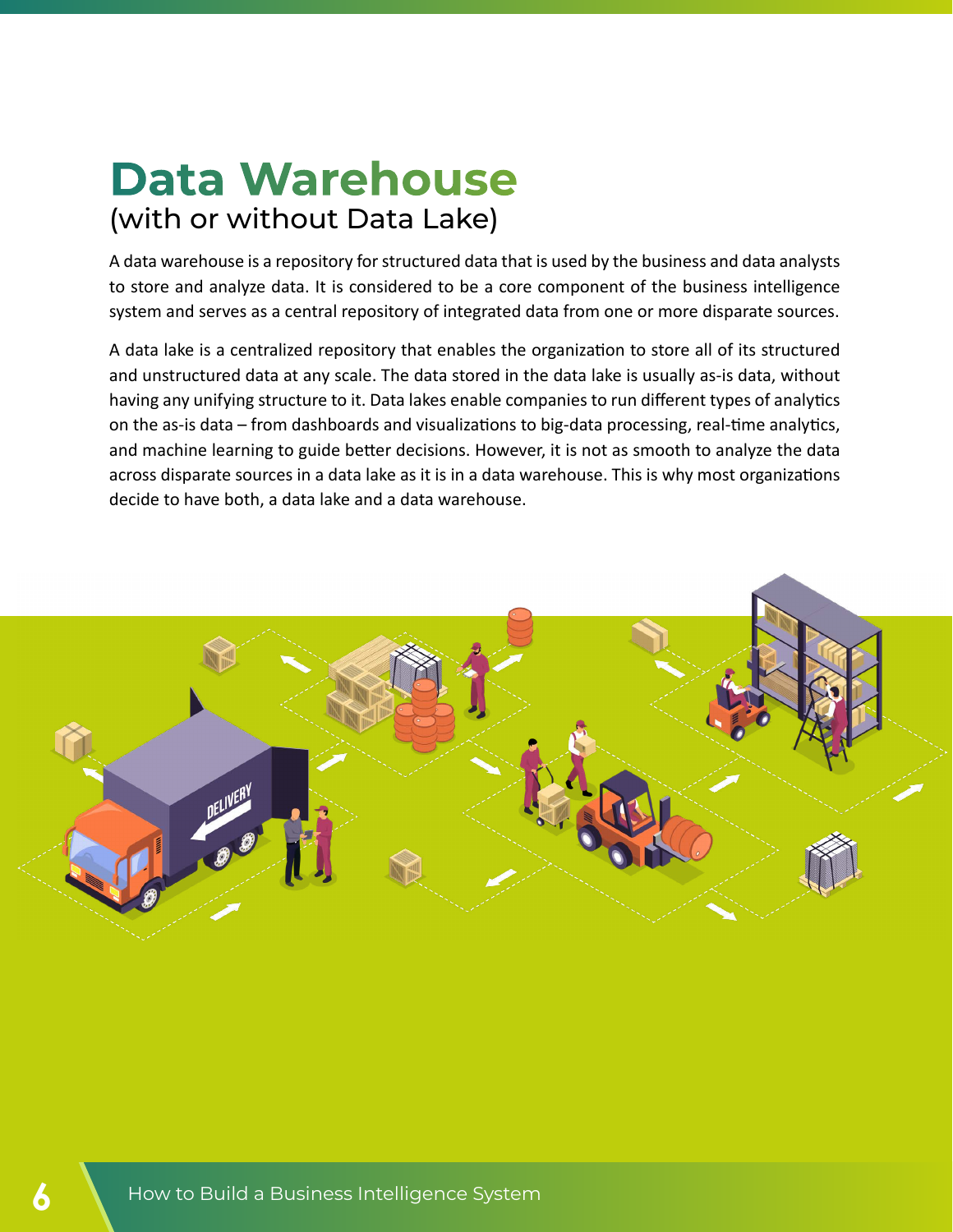#### **Data Modeling** (Machine Learning, Data Science, Forecasting)

Data modeling refers to activities and processes that model and combine data. These may be, but are not limited to:

- Cleaning and sanitizing the data
- ▶ De-duplication of data
- Aggregating of data and rolling it up into time periods, such as years
- De-normalising the data, where dimensional elements appear in the fact tables In addition to the above standard data modeling processes, a company, depending on their level of data maturity, can choose to add these additional data modeling processes:
- $\blacktriangleright$  Run machine learning algorithms
- ▶ Conduct data science experiments
- ▶ Forecast time-series data
- ▶ Classify and segment users

Regardless of the combination of activities, it is always important to ensure that higher-order functions, such as data science, are done after the lower-order functions, such as data cleaning, complete successfully. This ensures accurate results and consistency in the results of the higher order functions. Data modeling processes are usually applied to the data by data

analysts or data scientists. They are often automated to be executed daily overnight so that the results are ready for consumption by the business decision makers in the morning.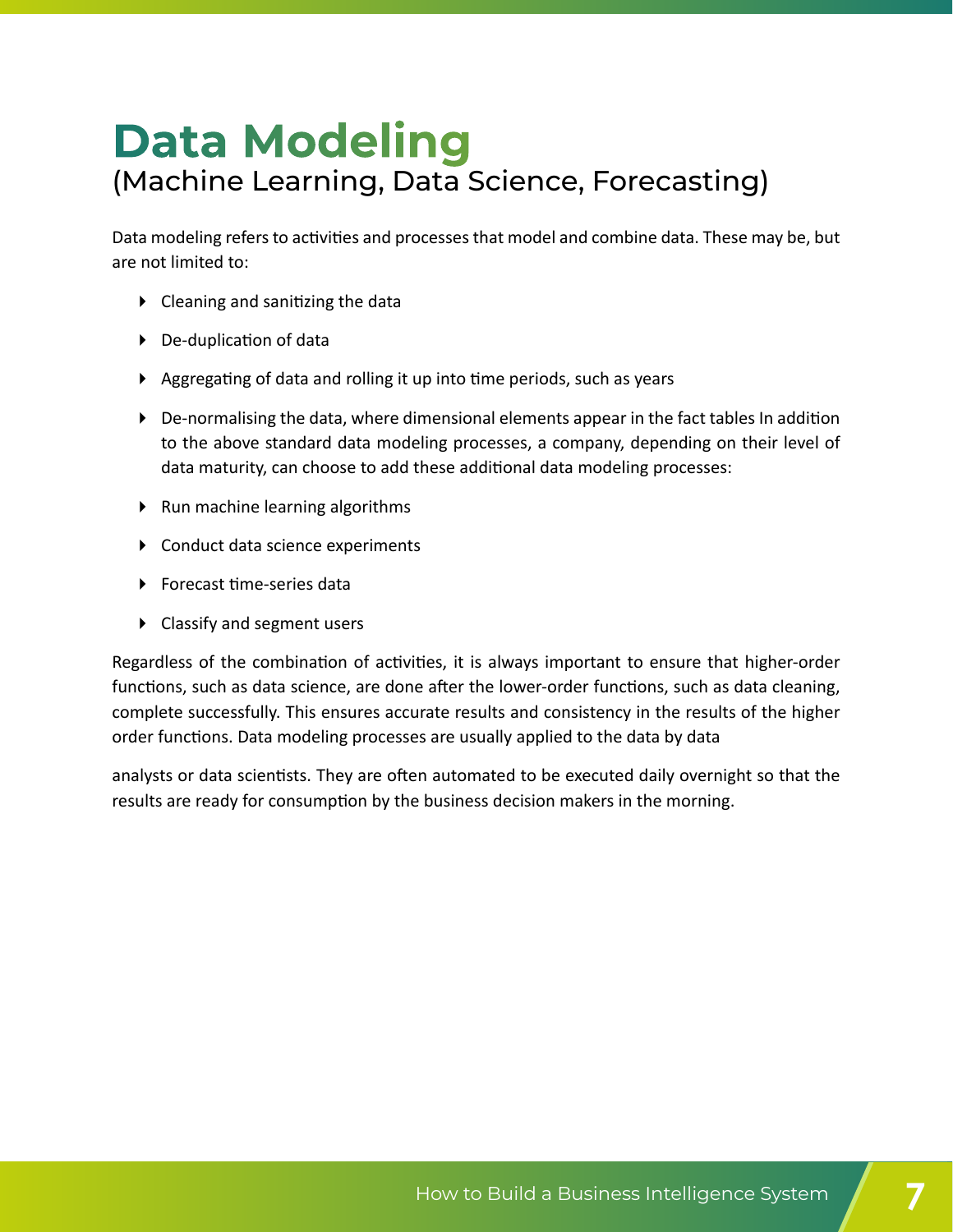

#### **Reporting and Data Visualizations**

Data visualization is the representation of data in the graphical form. It aims to simplify data for users to understand the meaning easily. From a technical perspective, it is important to choose the right tool, type of chart, style, and layout, which are all important elements of modern data visualization. What is even more important is to understand

- $\triangleright$  the purpose of a visual or a dashboard (the combination of related visual elements)
- what requirements business users have
- $\blacktriangleright$  what questions they expect to find answers for
- $\blacktriangleright$  what level of detail should be and so on all such questions need to be discussed in order to create meaningful and insightful visuals rather than a good-looking, but useless charts.

Data visualization is a form of communication that simply portrays raw data in many different forms to make it easier for the user to extract information. It does so by giving it a graphical shape that makes it much neater and has an appeal to it. In order to create a good visualization, the main principles of data visualization need to be followed.